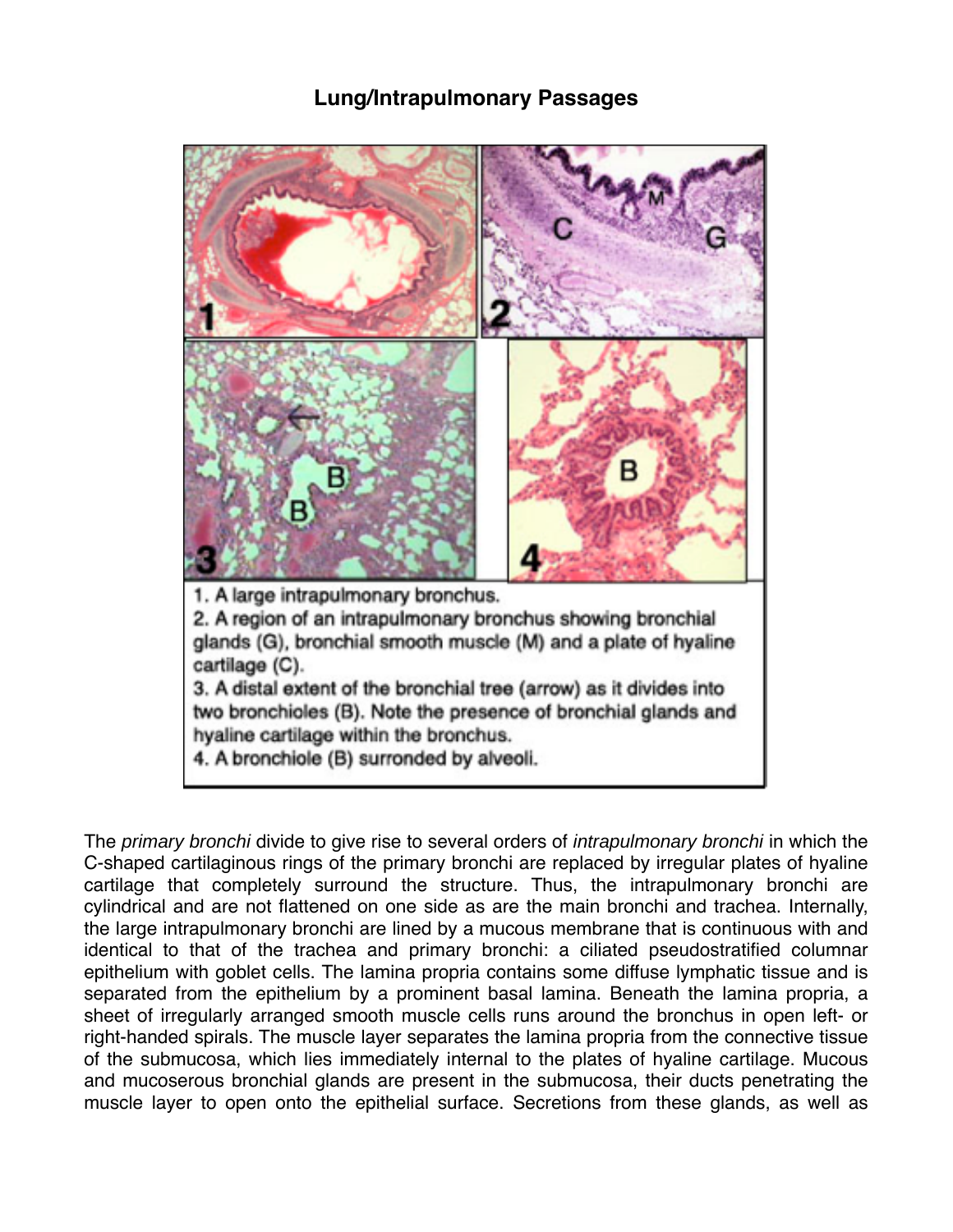those throughout the respiratory tree, contain IgA, acquired from adjacent lymphoid tissue, which provides the larger respiratory passages with a degree of immunologic protection.

With successive divisions, the intrapulmonary bronchi progressively decrease in size, and although they retain the basic structure outlined above, the layers of their walls become thinner. The number of bronchial generations (branches) may be as many as 25 or as few as 10 prior to reaching the respiratory portion of the lung. The smallest of the intrapulmonary bronchi show only isolated cartilage plates and no longer are surrounded by cartilages. The epithelium is reduced to ciliated simple columnar with goblet cells. Bronchial glands are present as far down as the cartilages extend. Medium sized bronchi are the primary locations for airway resistance during breathing. This resistance can either be increased or decreased through the contraction of bronchial smooth muscle. Parasympathetic stimulation of bronchial smooth muscle constricts airway passages and increases airway resistance. Sympathetic stimulation of bronchial smooth muscle dilates airways and decreases airway resistance.

When the diameter of the tube reaches about 1 mm, cartilage disappears from the wall and the structure becomes a *bronchiole*. Glands and lymphatic tissue also disappear, but smooth muscle is fairly prominent and becomes the major supporting element. The lining epithelium varies from ciliated columnar with goblet cells in the large bronchioles to ciliated cuboidal with no goblet cells in the terminal bronchioles. Terminal bronchioles are the smallest branches of the purely conducting system. Scattered among the ciliated cells are a few non ciliated cells whose apical surfaces bulge into the lumen and bear a few microvilli. These are the Clara cells, also called bronchiolar secretory cells. They secrete protease inhibitors, oxidases, glycosaminoglycans, and proteins with immunosuppressive properties. Some of these factors (cytochrome P450) are thought to be protective against inhaled toxins and carcinogens and also may act in preventing conditions such as emphysema. The Clara cell may also play a role in surfactant elimination or production in this region.

Neuroepithelial bodies are innervated epithelial corpuscles scattered throughout the intrapulmonary airways and even may extend into alveoli. They are not present in the trachea. The corpuscles appear as ovoid or triangular bodies, 20 to 40  $\mu$ m wide, set into the respiratory epithelium, where they extend from the lumen to the basement membrane. Basally, the neuroepithelial body is closely related to a capillary. The whole structure is richly innervated, and many of the nerve endings make contact with cells of the corpuscle. The neuroepithelial bodies contain 4 to 10 tall, non ciliated neuroendocrine cells with a slightly acidophilic cytoplasm that gives a positive argyrophil (silver) reaction. The oval nuclei are basally located and oriented in the long axis of the cells, which contain numerous mitochondria, moderately well-developed granular endoplasmic reticulum, small Golgi complexes, and some glycogen and multivesicular bodies. Characteristic of these cells are numerous dense-cored vesicles. The neuroepithelial bodies are believed to be chemoreceptors that react to the composition of inhaled air. When the oxygen tension of the inspired air decreases, the neuroepithelial body releases dense-cored vesicles that contain serotonin, a potent vasoconstrictor as well as additional peptides that may modulate airway tone. Thus, during local hypoxia, blood is shunted from poor to better oxygenated and ventilated areas of the lungs.

During conditions of reduced oxygen availability, three events occur to increased ventilation and to direct pulmonary blood flow to better ventilated regions of the lung. These events are (a) an increased signaling rate from glomus cells of the carotid body to respiratory centers in the brain, (b) intrinsic hypoxic vasoconstriction of pulmonary arterioles, and (c) local and central modulation by pulmonary neuroendocrine cells within the respiratory epithelium of the major airways. Each of these tissues has the ability to sense acute changes in oxygen, produce a signal and to initiate compensatory mechanisms. The heavily innervated